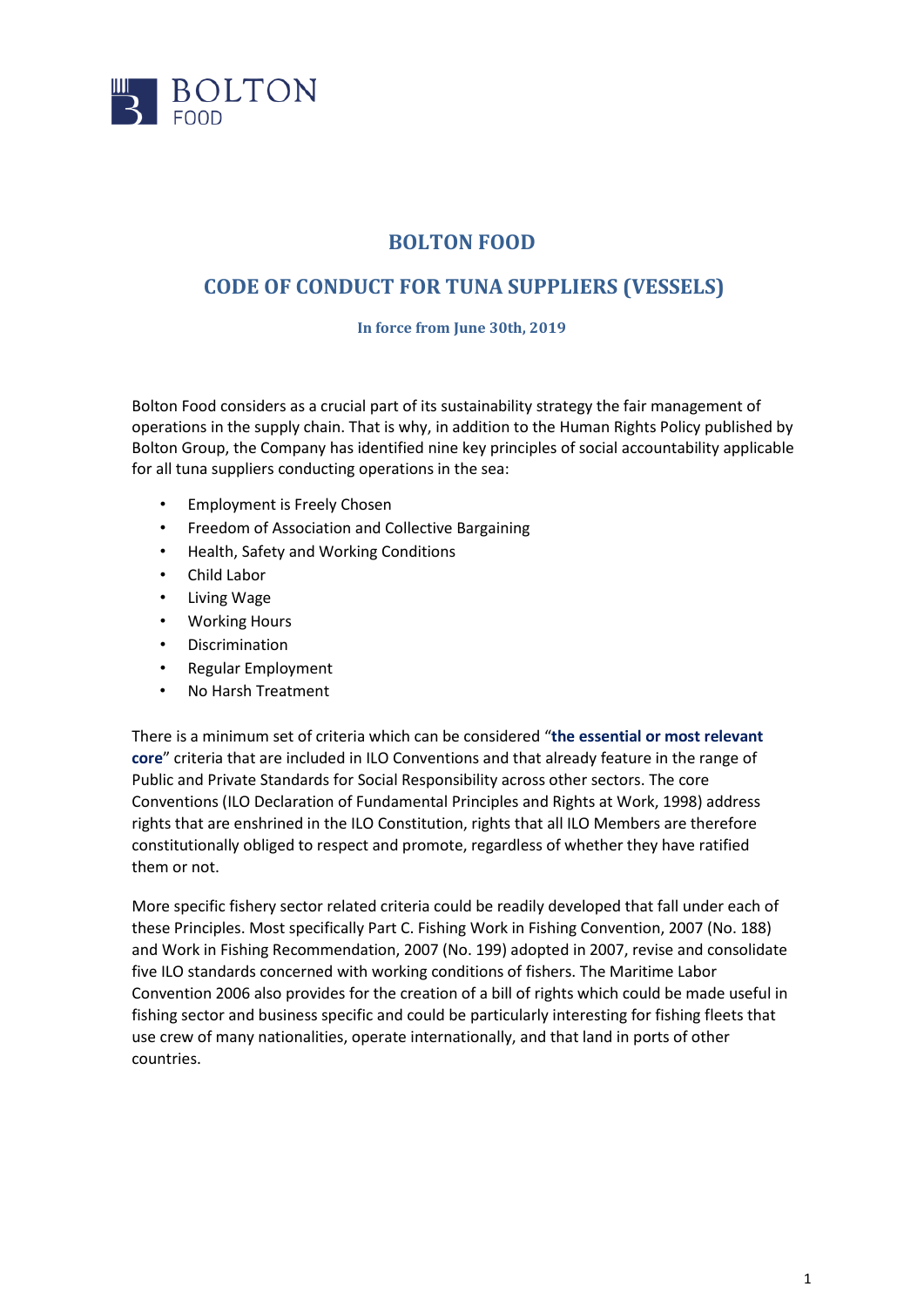## **PRINCIPLES & DECLARATION**

A. **Employment is freely chosen**: Every fisher has the right to join or leave employment freely within the terms of employment and without fear or loss of retribution that is rightfully due. No forced, compulsory, bonded, trafficked or otherwise involuntary labor is used in any part of the business at sea or ashore.

When at foreign ports, fishers have the right to repatriation.

- B. **Freedom of Association and collective bargaining**: Every fisher has the right to Freedom of Association and the right to collective bargaining and including the right of crew to elect one member to represent them.
- C. **Health, Safety and Working Conditions**: Every fisher has the right to a safe and secure workplace that complies with safety standards and ILO/MSO conventions on health and safety applicable to fishing vessels.

Every fisher has the right to decent living standards, accommodation and adequate food/water whilst at sea and access to affordable shelter and accommodation whilst ashore in non-domestic ports.

Every fisher has the right to proficiency in their job and health and safety related competency through adequate and recognized training, and education.

Every fisher has access to adequate first aid and trained medical attention where accidents or incidences occur and where serious injury or life-threatening conditions occur; also including removal from the vessel for hospitalization.

- D. **Child Labor**: No crew under the age of 18 years old or child labor age as determined by national legislation, whichever higher, shall be employed.
- E. **Living Wage**: Every fisher has a right to fair terms of employment and decent rates of pay and proven commensurate through benchmarking practices.

Every seafarer has a right to health protection, medical care, welfare measures and other forms of social protection.

- F. **Working Hours**: Every fisher has the right to sufficient rest periods and working hours that are in line with appropriate standards and benchmarks within the industry. Additional safety measures and extended rest periods shall be afforded to fishers where consecutive longer working hours are undertaken.
- G. **Discrimination**: Every fisher has the right of freedom from discrimination in hiring, remuneration, promotion or resignation based on race, national or territorial or social origin or class, gender, disability and age (unless renders them a danger to themselves or others), marital status, union membership, political opinion.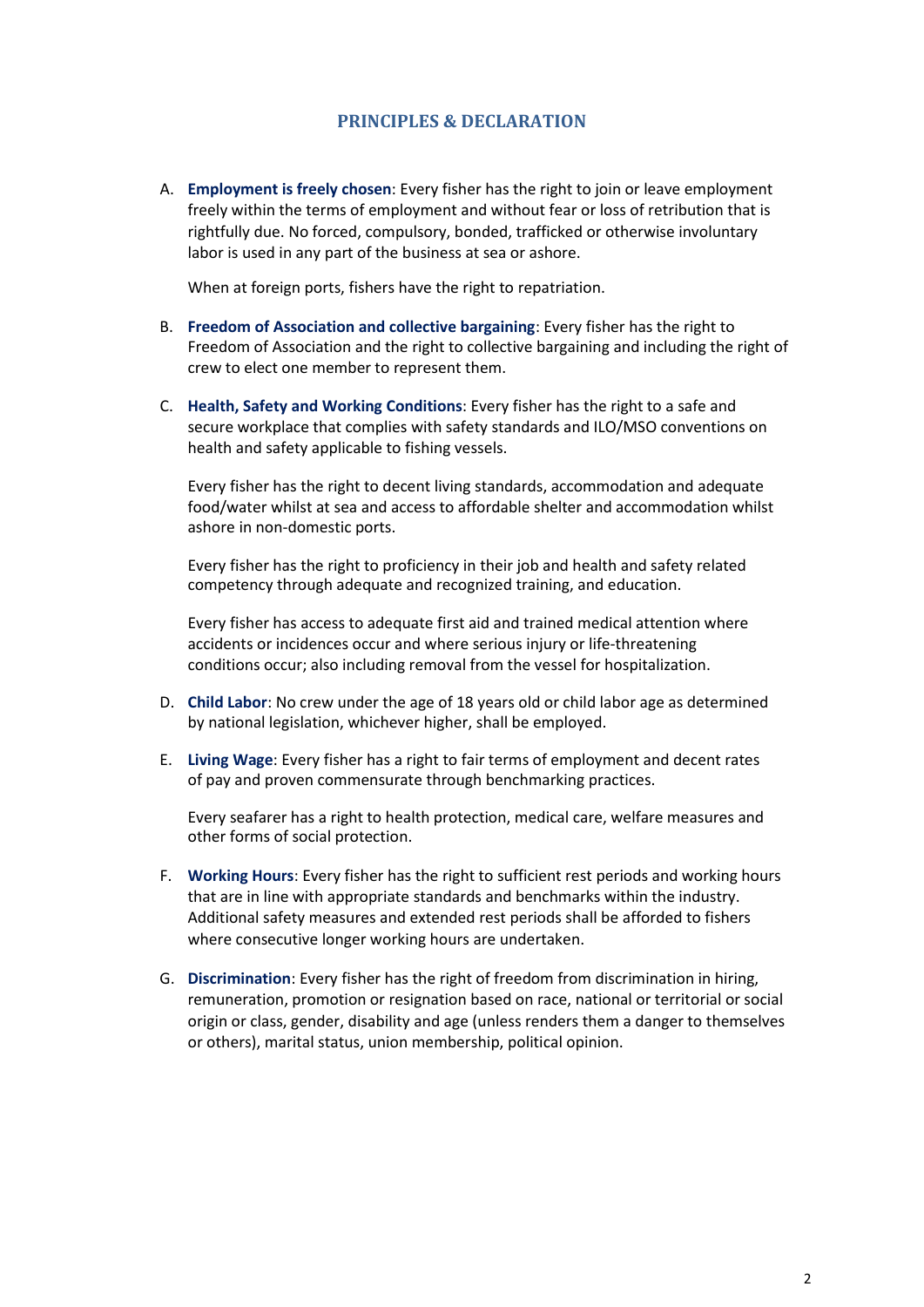H. **Regular Employment**: Every fisher has a right to fair terms of employment, regular hours and pay set out by contractual agreement.

Every fisher has the right to leave periods without loss of employment or discrimination.

I. **No Harsh Treatment**: Every fisher has the right of freedom from any behavior that is threatening, abusive, exploitative or sexually coercive, including gestures, inhumane treatment, language and physical contact. Every fisher has the right to dignity and respect.